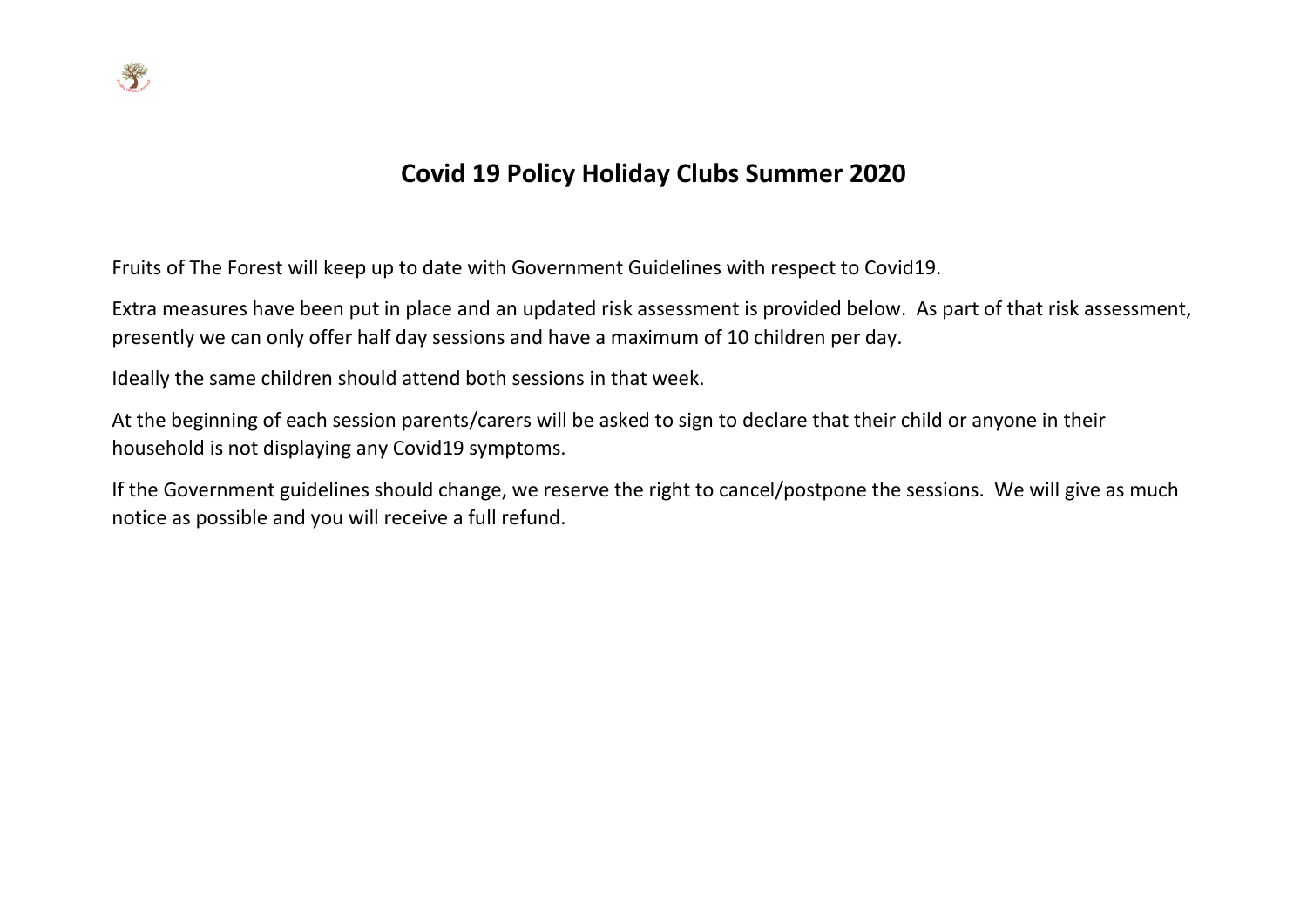| <b>Experience/Activity: Forest School Holiday Club with COVID-19 advice</b> | Group details: 4-11 year olds               |  |
|-----------------------------------------------------------------------------|---------------------------------------------|--|
| Assessment carried out by: Ruth Hill                                        | <b>Other Risk Assessments referred to:</b>  |  |
|                                                                             | Site Risk Assessment, Daily Risk Assessment |  |
| <b>Review date: 20.7 2020</b>                                               | R Hill<br>Date: 5.7.20<br>Signature:        |  |

## **Benefits of experience/activity**

Being outside in nature, research has proven that it helps reduce stress, keeps immunity strong, builds resilience and community, and keeps us physically healthy.

## **UK Government Guidance:**

Education and childcare settings are already open to priority groups. Now that progress has been made in reducing the transmission of coronavirus, the Government are encouraging all eligible children to attend – it is no longer necessary for parents of eligible children to keep them at home if they can. In particular, as per the existing guidance on vulnerable children and young people, vulnerable children of all year groups continue to be expected and encouraged to attend educational provision where it is appropriate for them to do so.

From the week commencing 1 June 2020 at the earliest, the government will be asking primary schools to welcome back children in Nursery, Reception, year 1 and year 6, alongside priority groups. The Government will ask secondary schools, sixth form and further education colleges to offer some face-to-face support to supplement the remote education of year 10 and year 12 students who are due to take key exams next year, alongside the full-time provision they are offering to priority groups.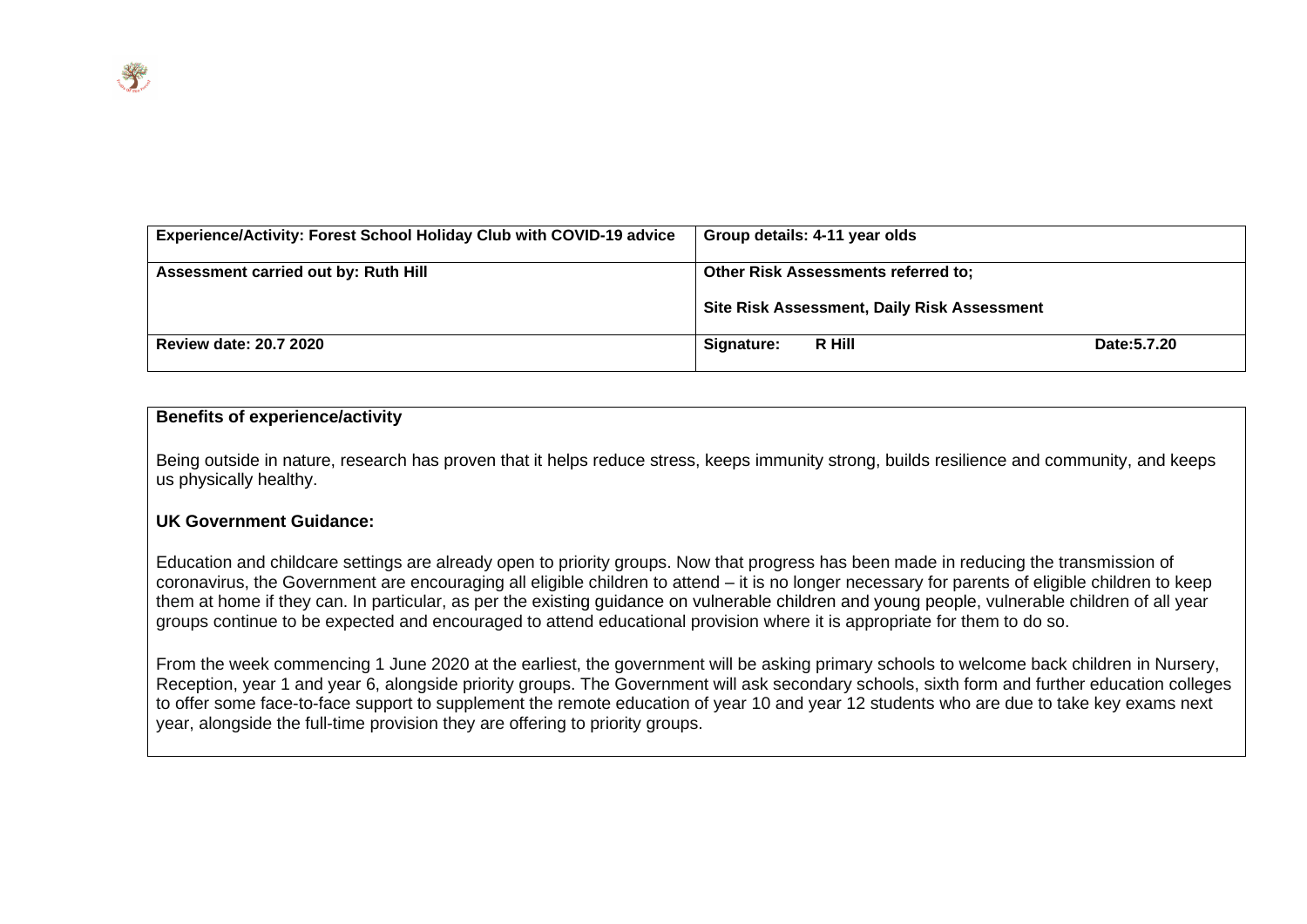

The government has acknowledged that 'the risk of transmission outdoors is significantly lower'. They have suggested that where possible, activities are moved outside. The DfE ask educators to 'consider which lessons or classroom activities could take place outdoors'. They highlight the challenges of implementing protective measures in education settings.

## **The NHS recommends:**

- wash your hands with soap and water often do this for at least 20 seconds
- always wash your hands when you get home or into work
- use hand sanitiser gel if soap and water are not available
- cover your mouth and nose with a tissue or your sleeve (not your hands) when you cough or sneeze
- put used tissues in the bin immediately and wash your hands afterwards
- avoid close contact with people who have symptoms of coronavirus
- do not touch your eyes, nose or mouth if your hands are not clean

**The Forest School Association [\(www.forestschoolassociation.org\)](http://www.forestschoolassociation.org/):**

- Recognises that, as in schools, social distancing is not practical during Forest School sessions (however every effort will be made to limit the amount of contact between children), but that the overall risk of infection must be less due to the outdoor nature of Forest School and the smaller group sizes.
- Advises that alcohol gel is particularly unsuitable in a Forest School setting where hands are likely to be covered in mud and soil. A Tippy Tap is recommended.
- Advises FS leaders not to provide services for participants who would not ordinarily be together.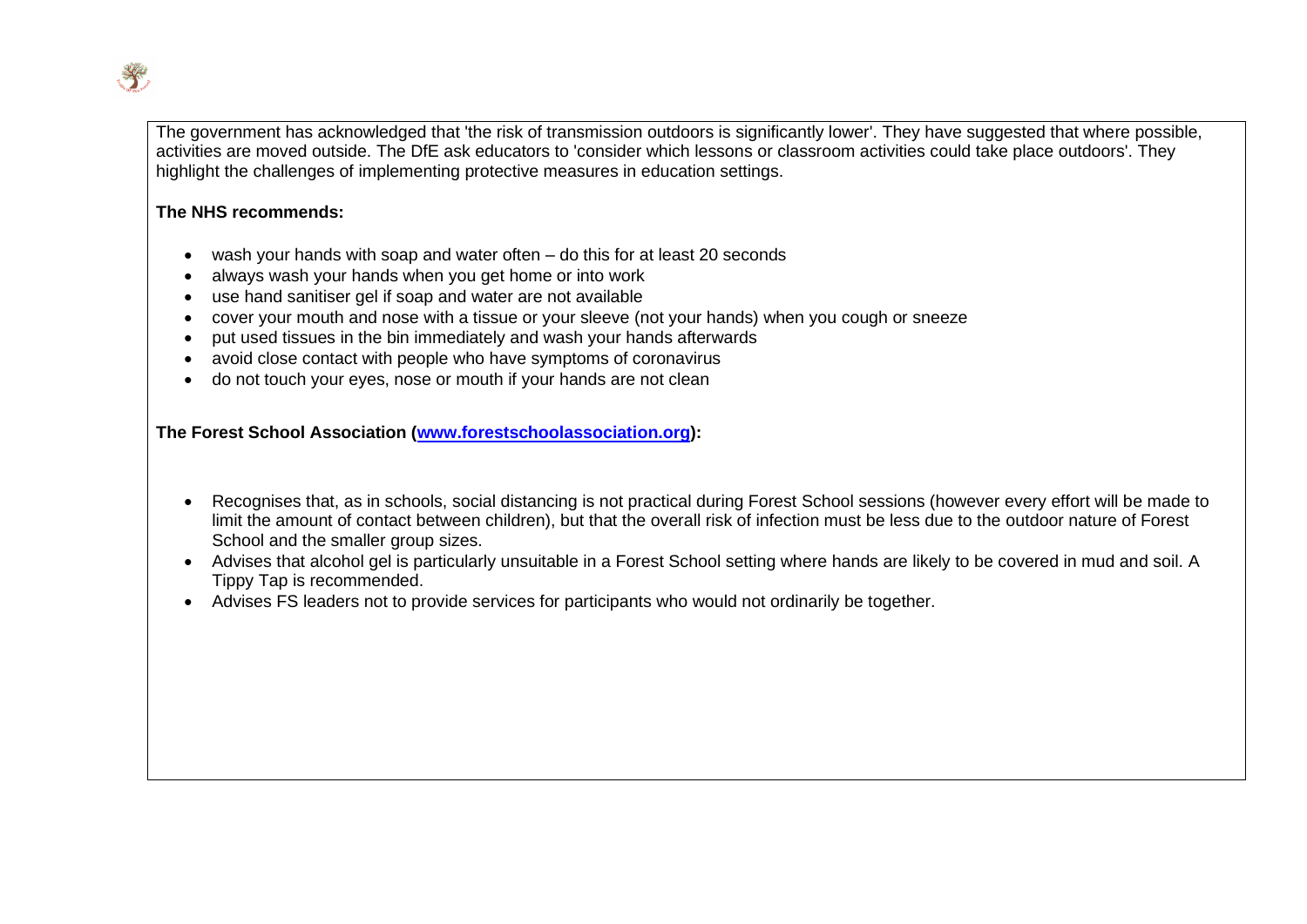

| <b>Experience/activity</b>                             | <b>Hazard &amp; Risk</b>                                                               | Level   | <b>Control Measure</b>                                                                                                                                                                                                                                                                                                                                                                                                                        | <b>New</b>              |
|--------------------------------------------------------|----------------------------------------------------------------------------------------|---------|-----------------------------------------------------------------------------------------------------------------------------------------------------------------------------------------------------------------------------------------------------------------------------------------------------------------------------------------------------------------------------------------------------------------------------------------------|-------------------------|
|                                                        |                                                                                        | of Risk |                                                                                                                                                                                                                                                                                                                                                                                                                                               | level of<br><b>Risk</b> |
| Carrying out holiday club sessions in forest<br>school | Spread of Covid-19 during forest school<br>session/training                            | High    | The Forest School Leader requests:                                                                                                                                                                                                                                                                                                                                                                                                            |                         |
|                                                        | Contracting the virus within a group setting<br>Further cross-contamination within the | High    | Children and adults to follow the NHS<br>recommendations listed above.<br>No one to attend a session if they fall<br>into one or more of the medically                                                                                                                                                                                                                                                                                        | Medium                  |
|                                                        | community                                                                              | High    | vulnerable groups listed by the NHS.<br>If anyone displays symptoms, such as<br>a high temperature or even a mild<br>cough they must stay away for at least<br>14 days- at the beginning of each<br>session, parents/carers will be asked<br>to sign to confirm this.<br>No food and drink is shared and<br>individual packs will be made up with<br>the children's name on.                                                                  |                         |
|                                                        |                                                                                        |         | The Forest School Leader will:                                                                                                                                                                                                                                                                                                                                                                                                                |                         |
|                                                        |                                                                                        |         | Only provide Forest School sessions<br>$\bullet$<br>for one group of 10 children and where<br>possible the same children will attend<br>the both sessions available for that<br>week. The Forest School leader will<br>not carry out any other sessions at<br>other schools/sites<br>Provide half day sessions, taking into<br>consideration the facilities on site to<br>reduce risk of contamination.<br>Design Forest School sessions that | Medium                  |
|                                                        |                                                                                        |         | take COVID-19 into account, and<br>observe social distancing guidelines.<br>Removing any equipment that is<br>shared or that encourages close                                                                                                                                                                                                                                                                                                 |                         |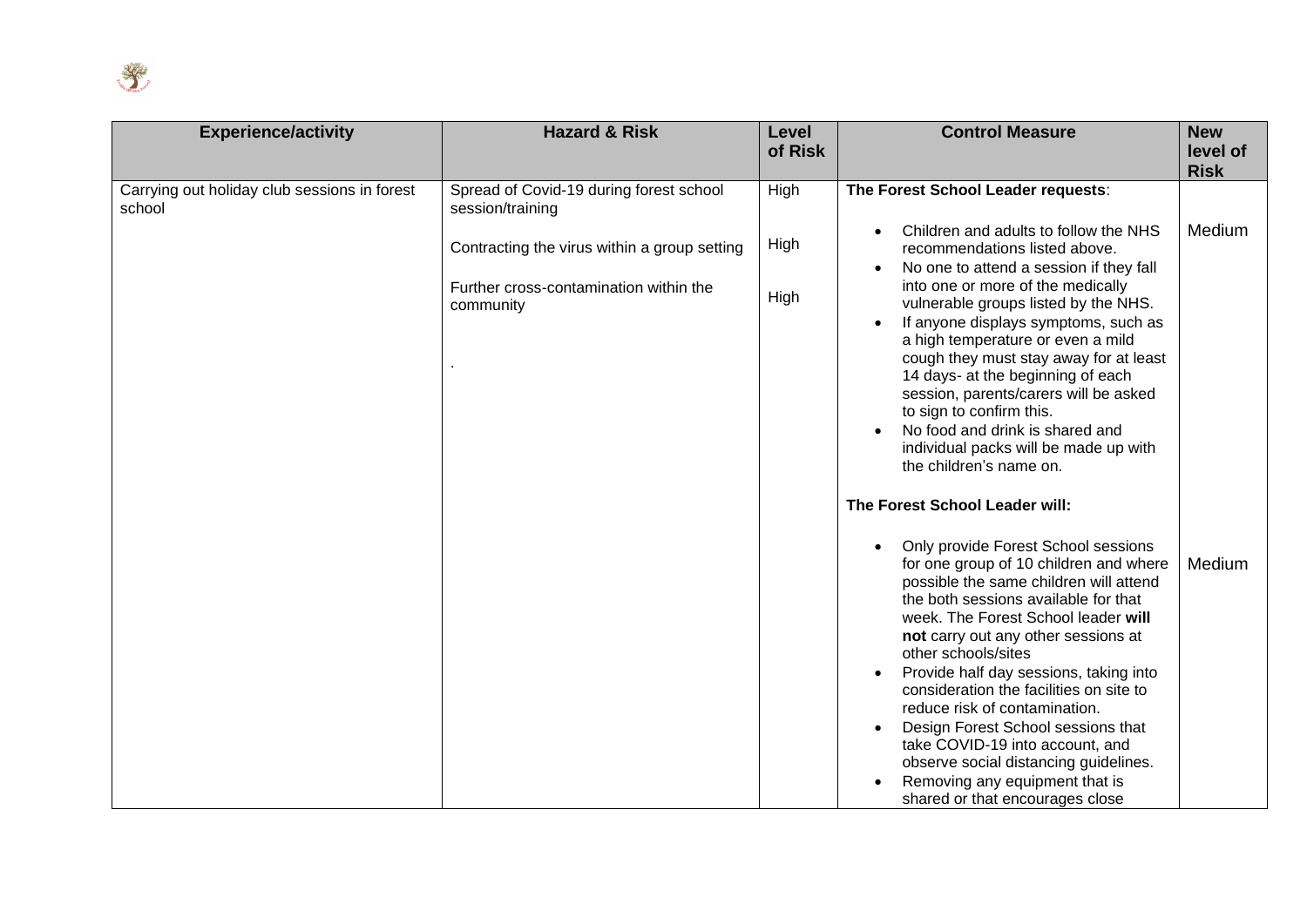|  | contact with the face eg binoculars,<br>mirrors and some mud kitchen<br>resources from sessions.<br>Cleaning and disinfecting frequently<br>$\bullet$<br>touched equipment before and after<br>sessions.<br>Regular handwashing for 20 seconds<br>with running warm water and soap.<br>Using individual towels for drying<br>hands<br>Tissues will be made available for<br>coughs and sneezes, and a dedicated<br>bin will be provided for disposal.<br>Observe all participants of the Forest<br>$\bullet$<br>School session, and quickly isolate<br>anyone that displays Covid symptoms.<br>Keeping an open and informed<br>dialogue with school to ensure best<br>practises are followed, and important<br>information is shared.<br>Continue to seek further guidance<br>$\bullet$<br>about community transmission, and to<br>follow future government guidance. |
|--|-----------------------------------------------------------------------------------------------------------------------------------------------------------------------------------------------------------------------------------------------------------------------------------------------------------------------------------------------------------------------------------------------------------------------------------------------------------------------------------------------------------------------------------------------------------------------------------------------------------------------------------------------------------------------------------------------------------------------------------------------------------------------------------------------------------------------------------------------------------------------|
|--|-----------------------------------------------------------------------------------------------------------------------------------------------------------------------------------------------------------------------------------------------------------------------------------------------------------------------------------------------------------------------------------------------------------------------------------------------------------------------------------------------------------------------------------------------------------------------------------------------------------------------------------------------------------------------------------------------------------------------------------------------------------------------------------------------------------------------------------------------------------------------|

**Replacement**